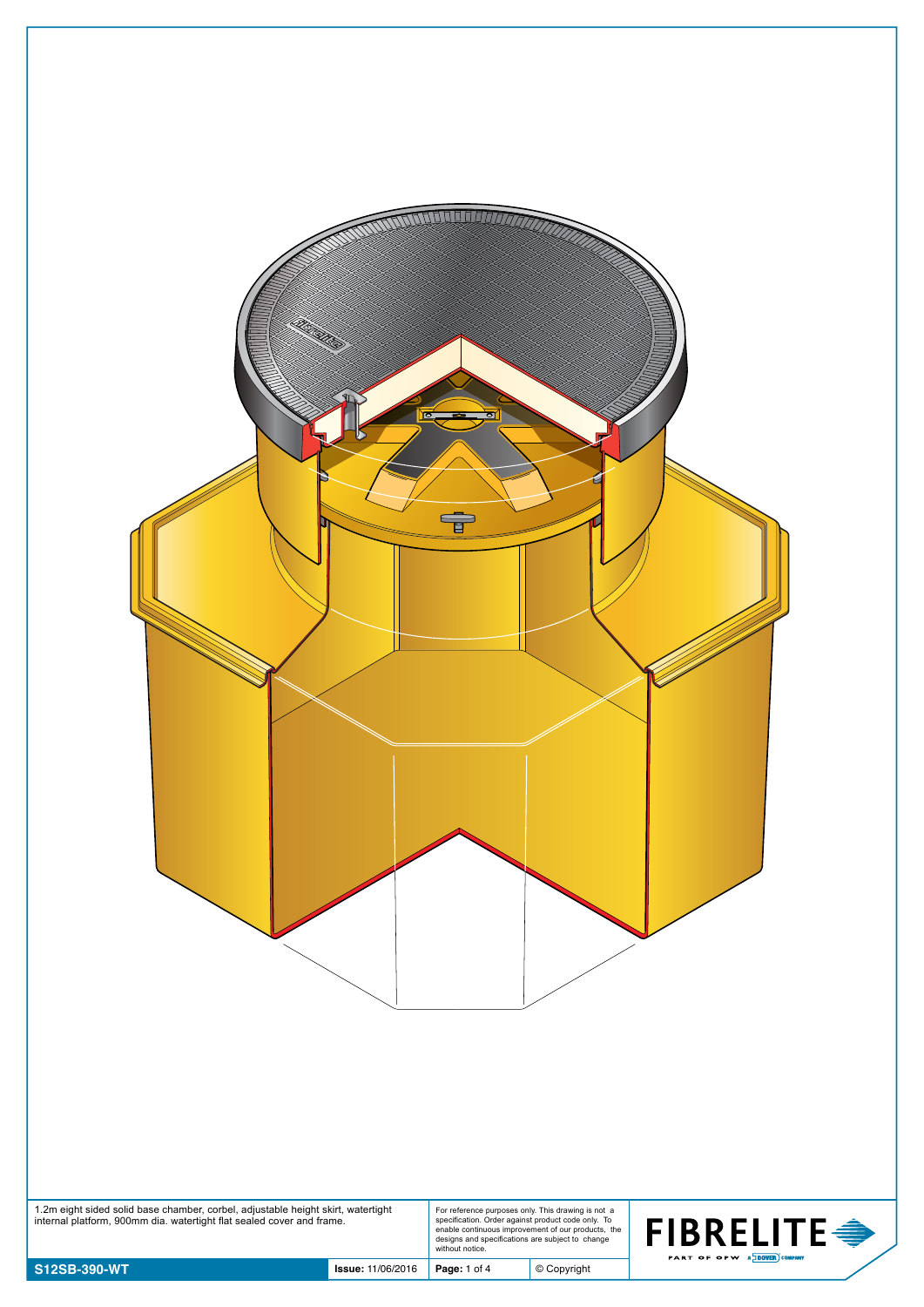

| 1.2m eight sided solid base chamber, corbel, adjustable height skirt, watertight | For reference purposes only. This drawing is not a |  |
|----------------------------------------------------------------------------------|----------------------------------------------------|--|
| internal platform, 900mm dia. watertight flat sealed cover and frame.            | specification. Order against product code only. To |  |
|                                                                                  | enable continuous improvement of our products. the |  |
|                                                                                  | designs and specifications are subject to change   |  |
|                                                                                  | without notice.                                    |  |

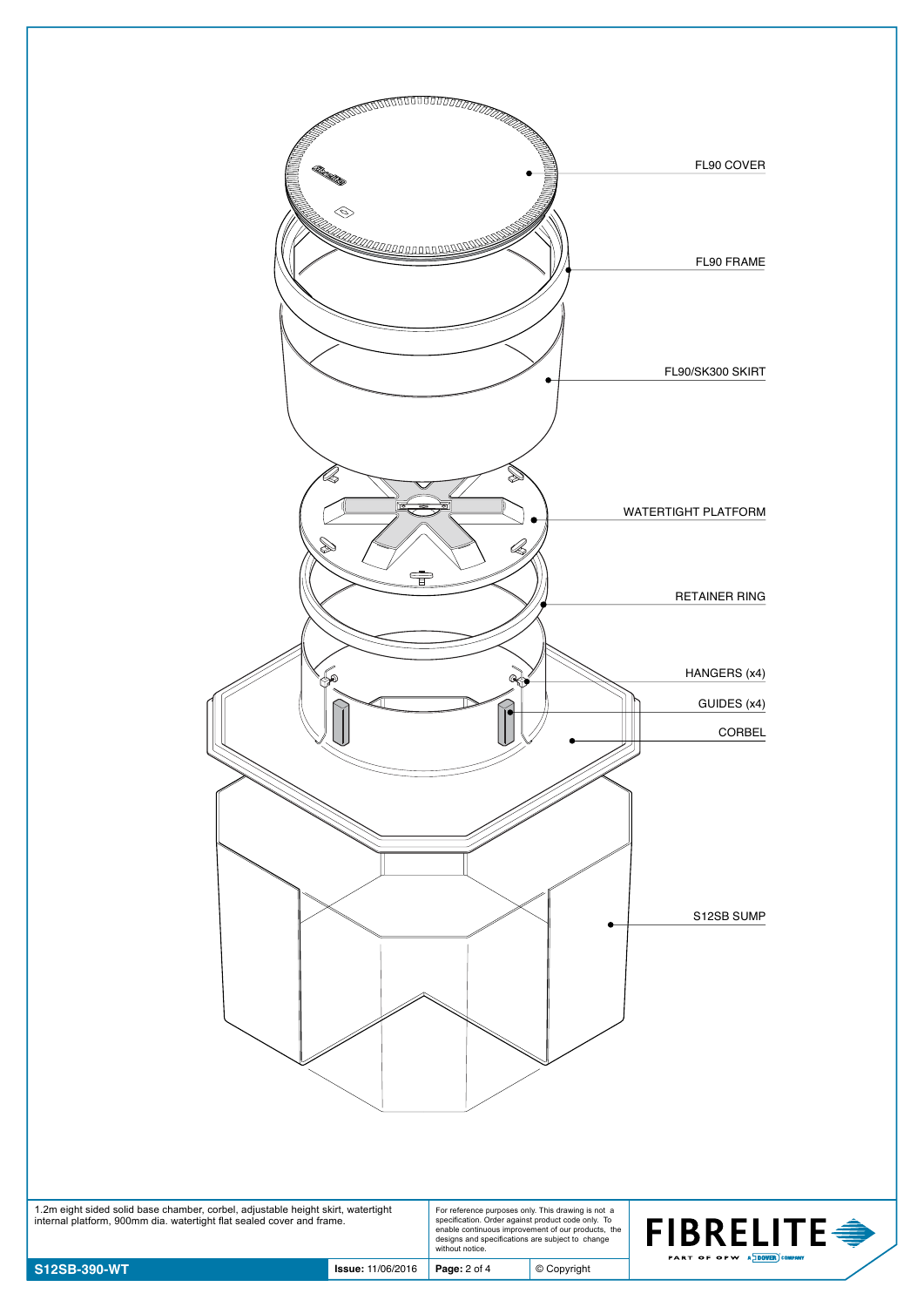